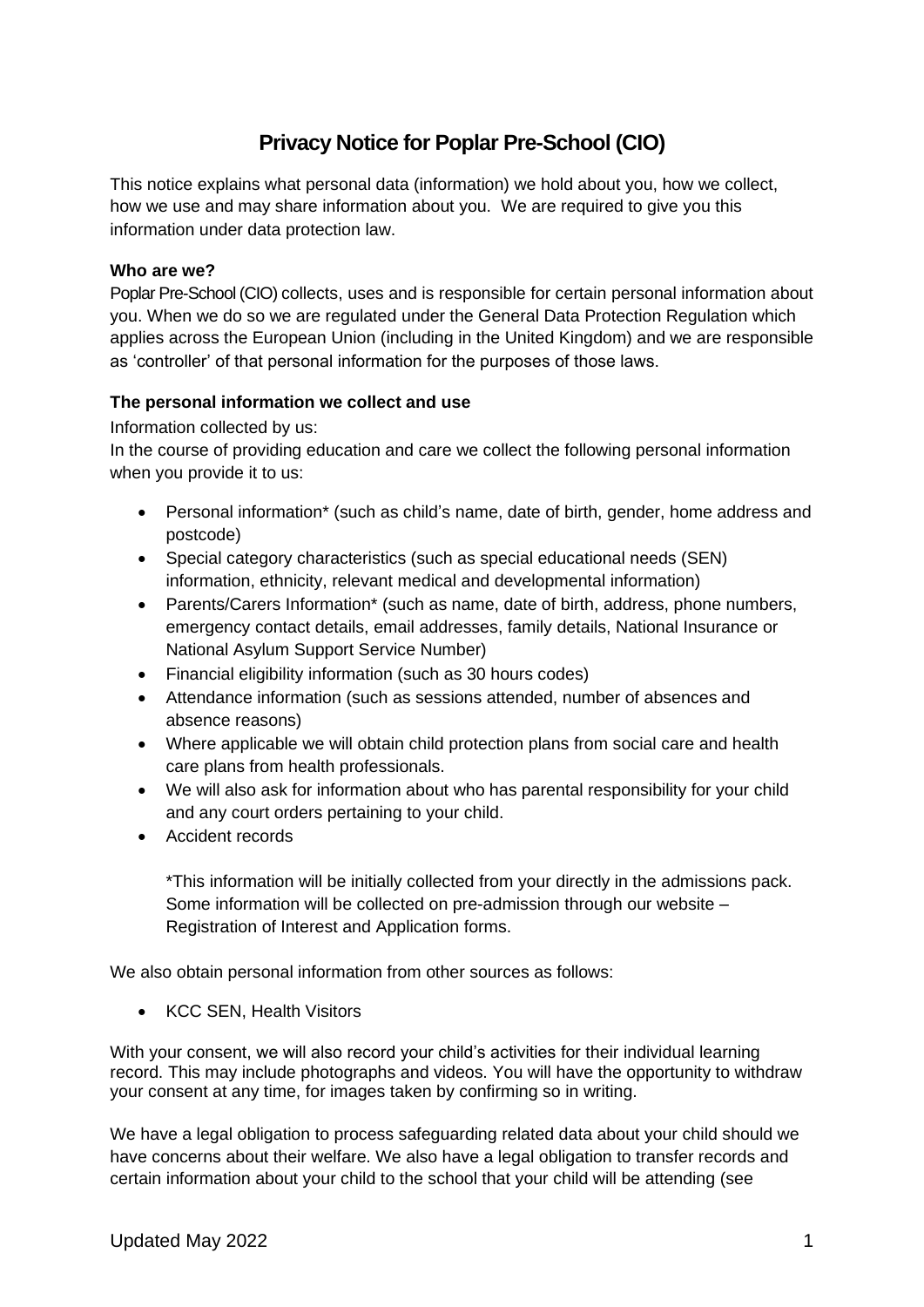## *Transfer of Records* policy).

#### **How we use your personal information**

We use your personal information to:

- Check and calculate free entitlement
- Provide appropriate pastoral care and support services to children
- Provide funding
- Provide advice, support and guidance to the setting
- Enable financial and policy compliance checks of the setting
- Assess and improve the quality of our services
- Comply with the law regarding data sharing
- Safeguard children

## **How long your personal data will be kept**

Information collected pre-admission via our website (registration and application forms) will be deleted from website after 1 year from application completion.

We will hold financial information securely and retain it for 7 years, after which the information is archived or securely destroyed.

We will hold your personal information and accident records, securely and retain it from the child /young person's date of birth until they reach the age of 25, after which the information is archived or securely destroyed.

#### **Reasons we can collect and use your personal information**

We collect and use personal information to comply with our legal obligations under section 537A of the Education Act 1996, section 83 of the Children Act 1989, and to carry out tasks in the public interest. If we need to collect special category (sensitive) personal information, we rely upon reasons of substantial public interest (equality of opportunity or treatment).

#### **Who we share your personal information with**

- Department for Education (DfE) (statutory for early years funding and policy monitoring)
- Ofsted during an inspection or following a complaint about our service
- Kent County Council Management Information & Finance (to provide funding)
- Other local authorities, or other early years settings, to resolve duplicate claims and funding queries
- Kent County Council teams working to improve outcomes for children and young people
- Commissioned providers of local authority services (such as education services)
- Local multi-agency forums which provide SEND advice, support and guidance (such as EY Local Inclusion Forum Team (EY LIFT))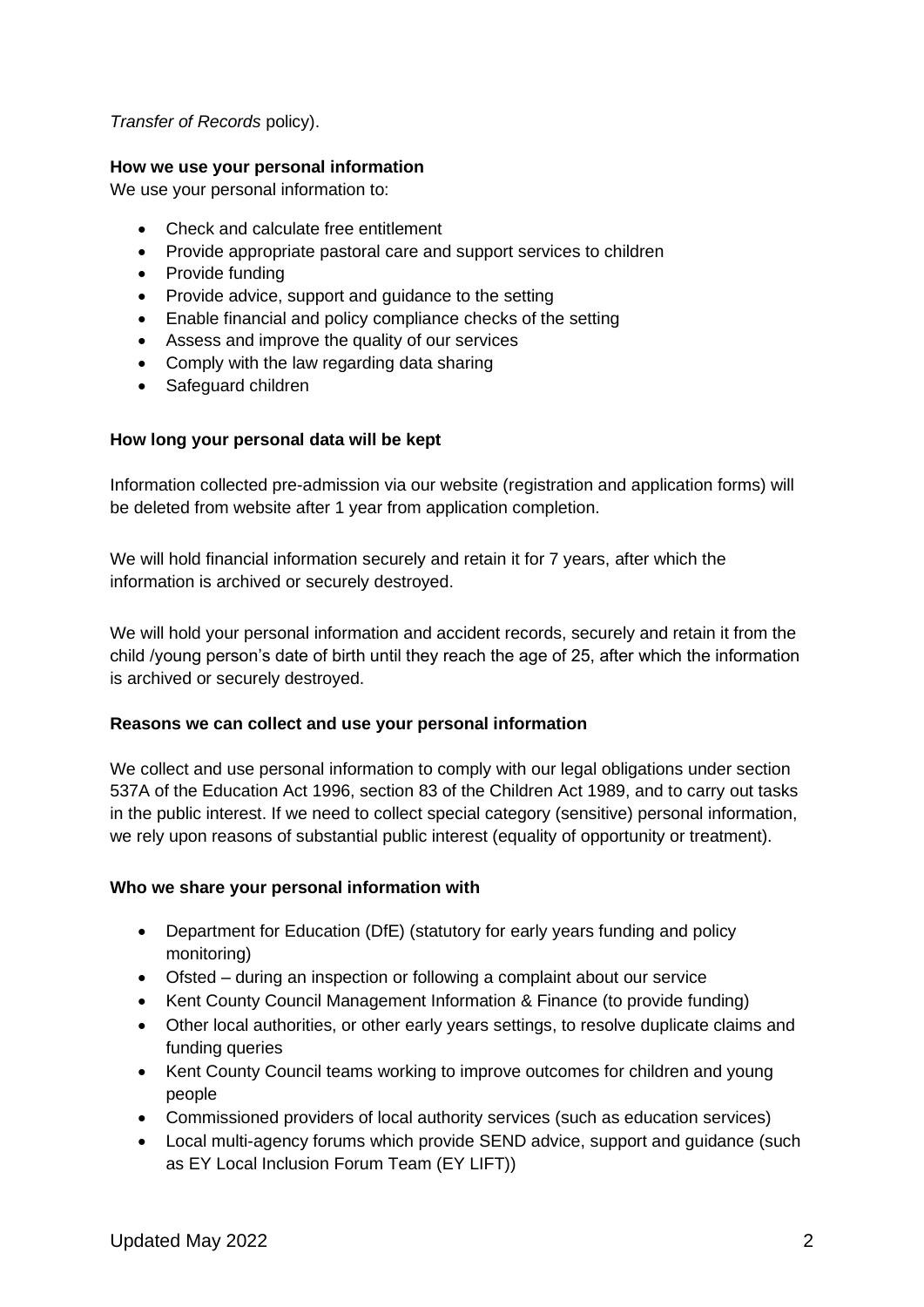- Schools that you attend after leaving us
- Partner organisations signed up to the Kent & Medway Information Sharing Agreement, where necessary, which may include Police, school nurses, doctors and mental health workers and Kent Community Health NHS Foundation Trust
- Contracted providers of services (such as Setting Software Management System, Parentmail, Quickbooks, Insurance underwriters, other childcare settings as applicable and where consent has been given)

We will share personal information with law enforcement or other authorities if required by applicable law.

# **The National Pupil Database (NPD)**

We are required by law, to provide information about our pupils to the DfE as part of statutory data collections such as the school census and early years' census. Some of this information is then stored in the NPD. The law that allows this is the Education (Information About Individual Pupils) (England) Regulations 2013.

The NPD is owned and managed by the DfE and contains information about pupils in schools in England. It provides invaluable evidence on educational performance to inform independent research, as well as studies commissioned by the DfE. It is held in electronic format for statistical purposes. This information is securely collected from a range of sources including schools, local authorities and awarding bodies.

The DfE may share information about our pupils from the NPD with third parties who promote the education or well-being of children in England by:

- conducting research or analysis
- producing statistics
- providing information, advice or guidance

The DfE has robust processes in place to ensure the confidentiality of our data is maintained and there are stringent controls in place regarding access and use of the data. Decisions on whether DfE releases data to third parties are subject to a strict approval process and based on a detailed assessment of:

- who is requesting the data
- the purpose for which it is required
- the level and sensitivity of data requested: and
- the arrangements in place to store and handle the data

To be granted access to pupil information, organisations must comply with strict terms and conditions covering the confidentiality and handling of the data, security arrangements and retention and use of the data.

## **Your Rights**

Under the GDPR you have rights which you can exercise free of charge which allow you to:

- Know what we are doing with your information and why we are doing it
- Ask to see what information we hold about you (Subject Access Request)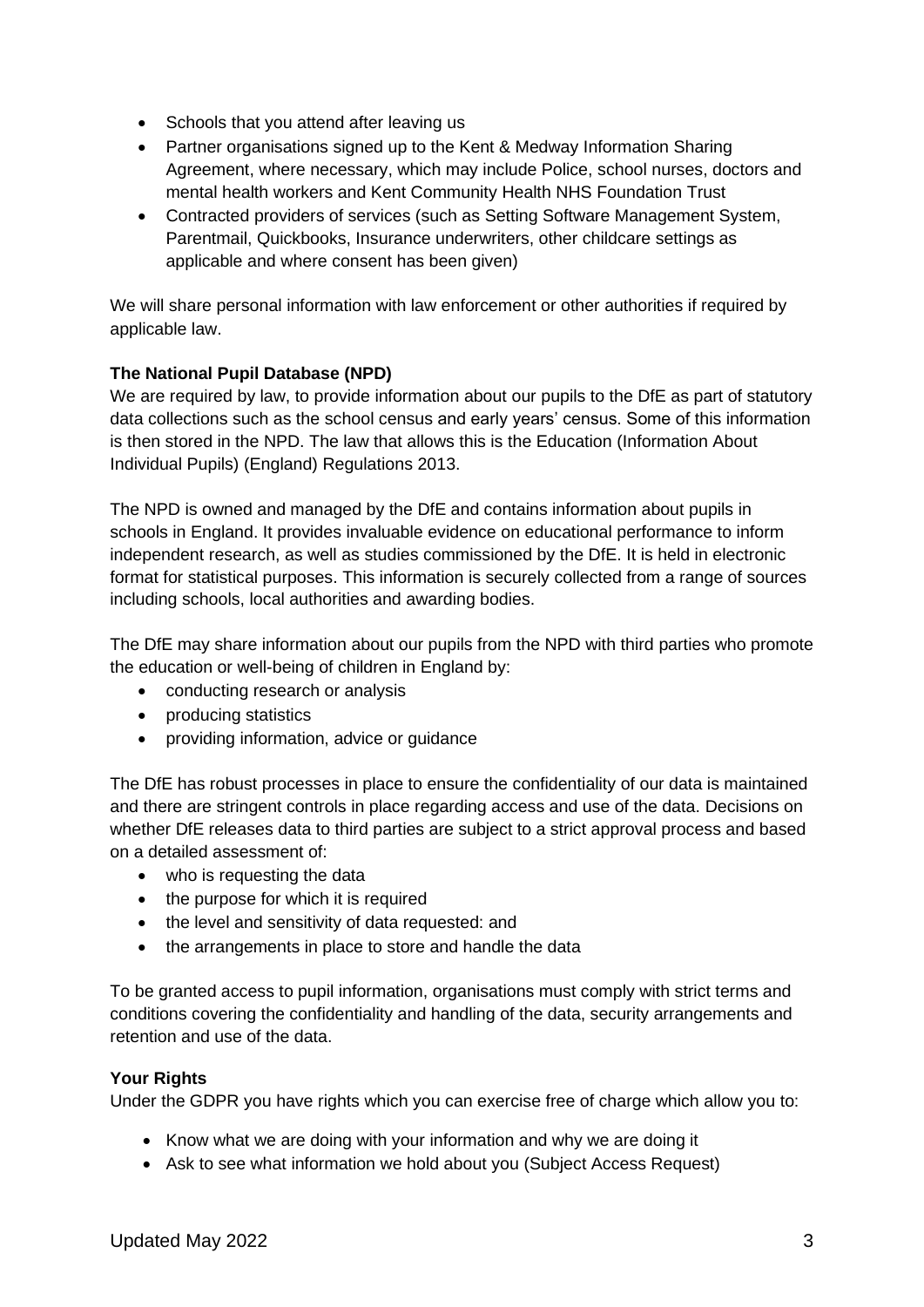- Ask us to correct any mistakes in the information we hold about you
- Object to direct marketing
- Make a complaint to the Information Commissioners Office
- Withdraw consent (if applicable)

Depending on our reason for using your information you may also be entitled to:

- Ask us to delete information we hold about you
- Have your information transferred electronically to yourself or to another organisation
- Object to decisions being made that significantly affect you
- Object to how we are using your information
- Stop us using your information in certain ways

We will always seek to comply with your request however we may be required to hold or use your information to comply with legal duties. Please note: your request may delay or prevent us delivering a service to you.

For further information about your rights, including the circumstances in which they apply, see the guidance from the UK Information Commissioners Office (ICO) on individuals' rights under the General Data Protection Regulation.

If you would like to exercise a right, please contact **Denise Ellis**

#### **Keeping your personal information secure**

We have appropriate security measures in place to prevent personal information from being accidentally lost, or used or accessed in an unauthorised way (inc locked cabinets and password protection to IT systems). We limit access to your personal information to those who have a genuine business need to know it. Those processing your information will do so only in an authorised manner and are subject to a duty of confidentiality.

We also have procedures in place to deal with any suspected data security breach. We will notify you and any applicable regulator of a suspected data security breach where we are legally required to do so.

#### **Who to Contact and Where to go for Further Information**

Please contact **Denise Ellis** to exercise any of your rights, or if you have a complaint about why your information has been collected, how it has been used or how long we have kept it for.

If you would like to get a copy of the information about you that KCC shares with the DfE or how they use your information, please contact the Information Resilience and Transparency Team at [data.protection@kent.gov.uk.](mailto:data.protection@kent.gov.uk)

For more information about services for young children, please go to: <http://www.kent.gov.uk/education-and-children/childcare-and-pre-school> or the KCC website at [www.kent.gov.uk](http://www.kent.gov.uk/)

The General Data Protection Regulation also gives you right to lodge a complaint with a supervisory authority. The supervisory authority in the UK is the Information Commissioner who may be contacted at https://ico.org.uk/concerns or telephone 03031 231113.